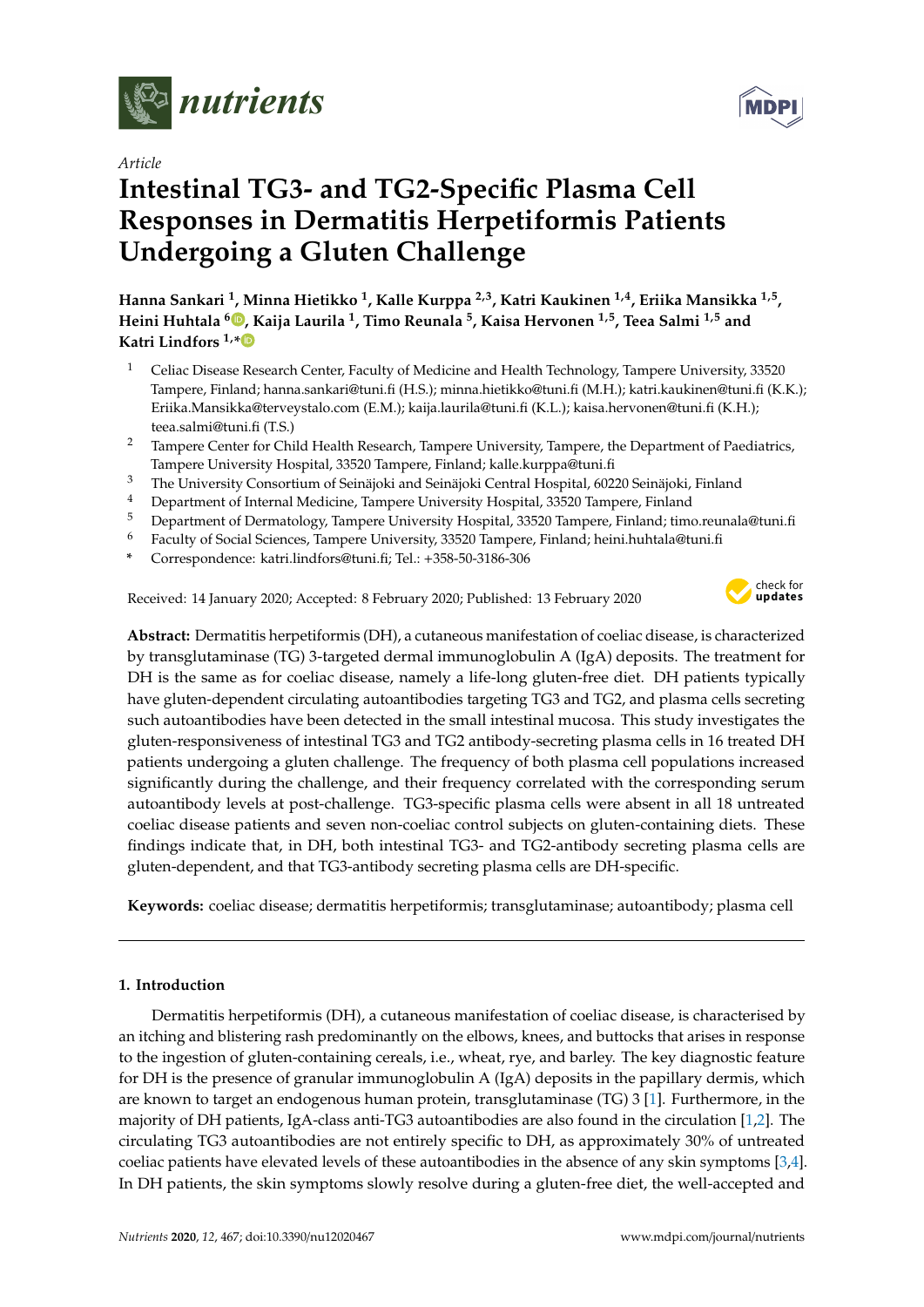effective treatment, but the disappearance of TG3-targeted IgA deposits from the skin takes many years despite the faster clearance of the serum TG3 autoantibodies [\[1,](#page-7-0)[5](#page-8-2)[–9\]](#page-8-3).

As DH and coeliac disease are different manifestations of the same condition, they also share the major genetic susceptibility conferred by HLA-DQ2 or -DQ8 [\[10\]](#page-8-4). In addition, small bowel mucosal villous atrophy [\[11](#page-8-5)[,12\]](#page-8-6) or at least coeliac-type inflammatory changes are typically present also in untreated DH [\[13,](#page-8-7)[14\]](#page-8-8). The major autoantigen in coeliac disease is TG2, a member of the TG family along with TG3, and untreated patients characteristically have TG2-targeting autoantibodies (e.g., TG2 and endomysial antibodies, EmA) in the circulation and within various tissues, including the small intestine; as deposits at the subepithelial basement membrane and around the blood vessels [\[15,](#page-8-9)[16\]](#page-8-10). Gluten-dependent TG2 autoantibodies are commonly found also in DH both in the serum and in the small intestinal mucosa [\[17,](#page-8-11)[18\]](#page-8-12). In untreated coeliac disease, TG2 antibody-secreting plasma cells are present in the small bowel at a high frequency, and their number decreases on a gluten-free diet [\[19–](#page-8-13)[21\]](#page-8-14). We have recently established that TG3 antibody-secreting cells are present in the small bowel mucosa in DH [\[22\]](#page-9-0), but no other studies have addressed intestinal TG3 or TG2 plasma cells in DH. Therefore, we investigated the frequency and gluten-responsiveness of both of these plasma cell populations in treated DH patients undergoing a gluten challenge, assessed their correlations with corresponding serum antibodies, and compared their presence in DH and coeliac disease.

## **2. Materials and Methods**

## *2.1. Patients*

The DH patient cohort included 11 males and 5 females, who were recruited on voluntary basis to a prospective gluten challenge study to investigate the possible development of gluten tolerance as described elsewhere [\[9\]](#page-8-3). At the time of recruitment, the patients were adhering to a gluten-free diet. In all patients, the DH diagnosis had been based on the typical clinical picture and the presence of granular IgA deposits in the papillary dermis as demonstrated with a direct immunofluorescence examination. At pre-challenge, the median age of the patients was 58 (range 37–72) years, and the patients had been on gluten-free diet for a median of 22 (range 5–40) years (Table [1\)](#page-1-0). The inclusion criteria for the gluten challenge were clinical remission for at least three years, negativity for TG2 antibodies and EmA, and normal villous architecture in a duodenal biopsy. The gluten challenge comprised an initial three-day challenge with 200 g of commercially available wheat-based bread (equivalent to 10 slices) daily followed by a gluten-containing diet with a minimum of 10 g of wheat per day. Post-challenge examinations were performed upon the appearance of a DH rash or positive seroconversion (either TG2 antibodies or EmA), or after 12 months of the gluten challenge. Pre- and post-challenge investigations included skin and small intestinal biopsies as well as the determination of TG2 and TG3 antibodies and EmA in the patient's serum.

<span id="page-1-0"></span>

|                                                        | <b>Dermatitis</b>      | <b>Coeliac Disease</b> |              | <b>Non-Coeliac</b> |  |  |
|--------------------------------------------------------|------------------------|------------------------|--------------|--------------------|--|--|
|                                                        | Herpetiformis $n = 16$ | Untreated              | Treated      | Controls $n = 7$   |  |  |
|                                                        |                        | $n=18$                 | $n=15$       |                    |  |  |
| Females; $n$ $\left(\frac{9}{6}\right)$                | 5(31)                  | 11(61)                 | 11(73)       | 6(86)              |  |  |
| Age, years, median (range)                             | 58 (37–72)             | $50(18-71)$            | 48 (19 - 72) | $47(24 - 76)$      |  |  |
| Duration of GFD at diagnosis,<br>years, median (range) | $22(5-40)$             | 0                      | $1(1-1)$     | 0                  |  |  |

**Table 1.** Demographic data of patients participating the study.

GFD: gluten-free diet.

The coeliac disease control group consisted of both untreated (*n* = 18) and treated (*n* = 15) patients having adhered to a gluten-free diet for one year (Table [1\)](#page-1-0). The median age of the untreated patients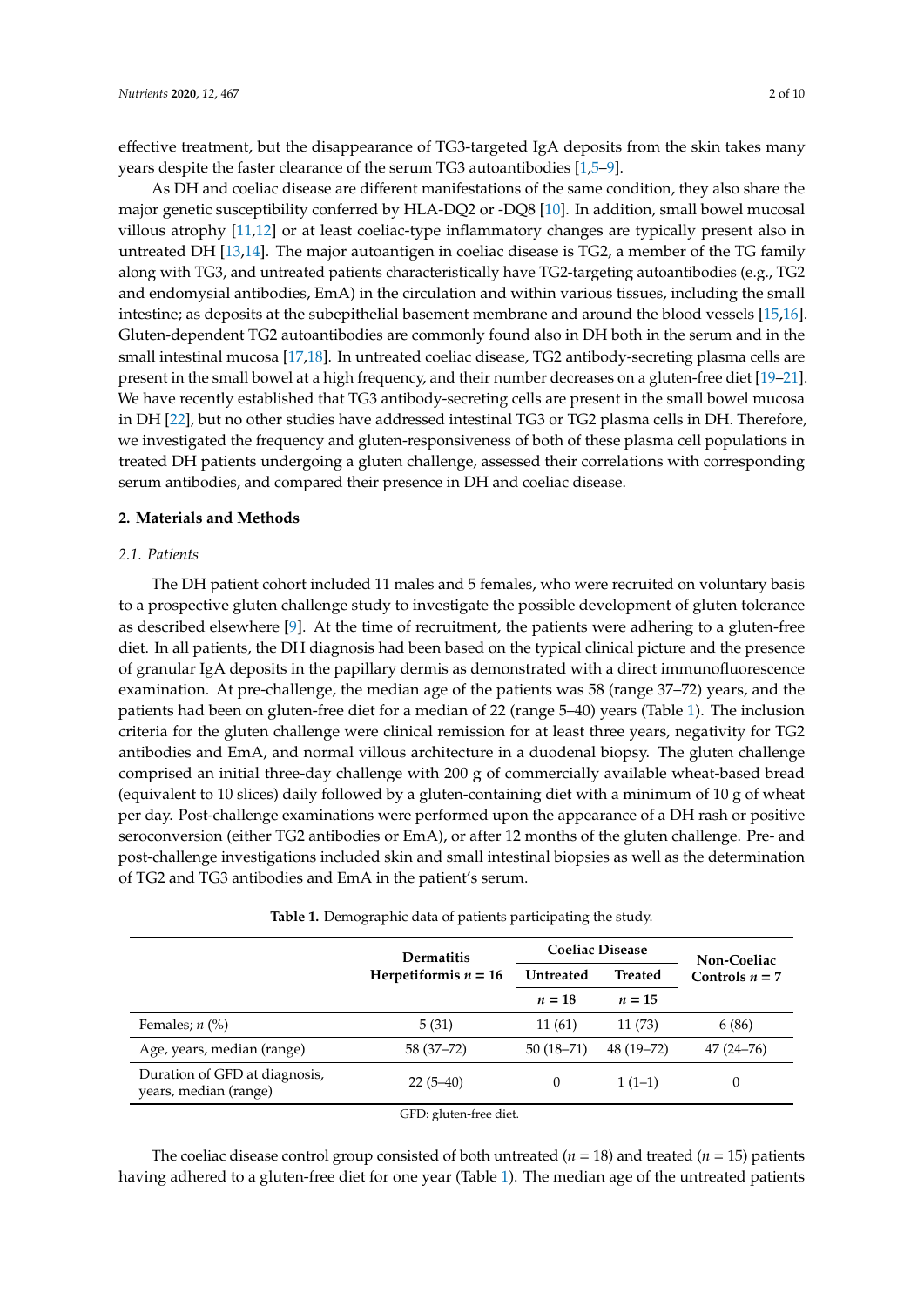was 50 (range 18–71) years; seven were male and 11 were female. The median villous height crypt depth ratio (Vh/CrD) was 0.3 (range 0.04–3.4). Fifteen (83%) patients were TG2 antibody-positive and 16 (89%) were EmA-positive; the median TG2 and EmA levels were 60 (range 3.1–101) U/mL and 1:1000 (range 0–1:4000), respectively. Seven (39%) of the untreated coeliac disease patients were TG3-antibody positive (median 7 AU/mL, range 0–189). As regards the 15 treated coeliac disease patients (median age 48 (range 19–72) years, 4 males), the median Vh/CrD was 2.6 (range 2.1–3.1). Three subjects were TG2 antibody-positive, and the median level in the group was 1.6 U/mL (range 0–26). Five subjects had EmA, and the median titre was 0 (range 0-1:200). Four (27%) of the patients were TG3-antibody positive (median 10 AU/mL, range 0–42).

In addition, seven patients investigated due to unspecific abdominal symptoms served as the non-coeliac disease control group (median age 47 (range 24–76) years, 6 females) (Table [1\)](#page-1-0). Coeliac disease was excluded based on findings of normal small bowel mucosal histology and negative serum TG2 antibodies and EmA.

All subjects gave their informed consent for inclusion before they participated in the study. The study was conducted in accordance with the Declaration of Helsinki, and the protocol was approved by the Regional Ethics Committee of the Pirkanmaa Hospital District, Tampere, Finland (the ethic approval codes are R16039, R03041, R04097 and R07122).

## *2.2. Serology*

Serum IgA-class EmA was determined as previously described, with a dilution of 1:≥5 being considered positive [\[23\]](#page-9-1). IgA-class TG2 and TG3 antibodies were detected using commercial enzyme-linked immunosorbent assay kits (ELISA) (Celikey<sup>®</sup>, Phadia, Freiburg, Germany, and anti-heTG IgA ELISA, Immunodiagnostik AG, Bensheim, Germany, respectively) as instructed by the manufacturers. The cut off for positivity used in the present study was as instructed in the manuals, namely ≥5 U/mL and >22 AU/mL for TG2 and TG3 antibodies, respectively.

#### *2.3. Skin and Small Bowel Biopsies*

Skin biopsies were taken from uninvolved elbow skin or perilesional skin when the rash was present. The biopsies were fixed in optimal cutting temperature compound (OCT, Tissue-Tec, Miles Inc. Elkhart, IN, USA), snap-frozen in liquid nitrogen, and stored at −<sup>70</sup> ◦C until analysed. Cutaneous IgA deposits were detected in frozen sections by direct immunofluorescence staining using fluorescein isothiocyanate (FITC)-conjugated rabbit anti-IgA antibody (1:20, Dako A/S, Glostrup, Denmark). The deposits were graded as negative (0), weak (1), moderate (2) or strong (3). The colocalization of the dermal IgA with TG3 was demonstrated by double stainings with FITC-conjugated rabbit polyclonal TG3 antibody (1:100) (A030, Zedira, Darmstadt, Germany) and tetramethylrhodamine-isothiocyanate (TRITC)-conjugated goat anti-human IgA (1:50) (A18786, Life Technologies, Frederick, MD, USA). Small intestinal biopsies were taken from the duodenum upon upper intestinal endoscopy. For morphological studies, at least two biopsies were fixed in formalin, embedded in paraffin, and processed for haematoxylin and eosin staining. The Vh/CrD was determined as previously described [\[24\]](#page-9-2), with a ratio of ≥2.0 being considered normal. For the detection of mucosal TG2-targeting IgA deposits, 1–2 biopsies were embedded in OCT and snap-frozen in liquid nitrogen. Sections were stained using mouse monoclonal anti-TG2 antibody (CUB7402; NeoMarkers, Fremont, CA, USA) and FITC-labelled rabbit anti-human IgA antibody (Dako A/S) as previously described [\[16\]](#page-8-10). The IgA deposits were graded as negative (0), weak (1), moderate (2) or strong (3).

#### *2.4. Detection of TG3- and TG2-Specific Plasma Cells*

For the determination of intestinal TG3 and TG2 antibody-secreting plasma cells, small intestinal biopsies were available from all 16 DH patients at pre-challenge and post-challenge, and from all 18 untreated and 15 treated coeliac disease patients, as well as the seven non-coeliac control subjects. Immunofluorescence staining of the plasma cells was performed using a technique previously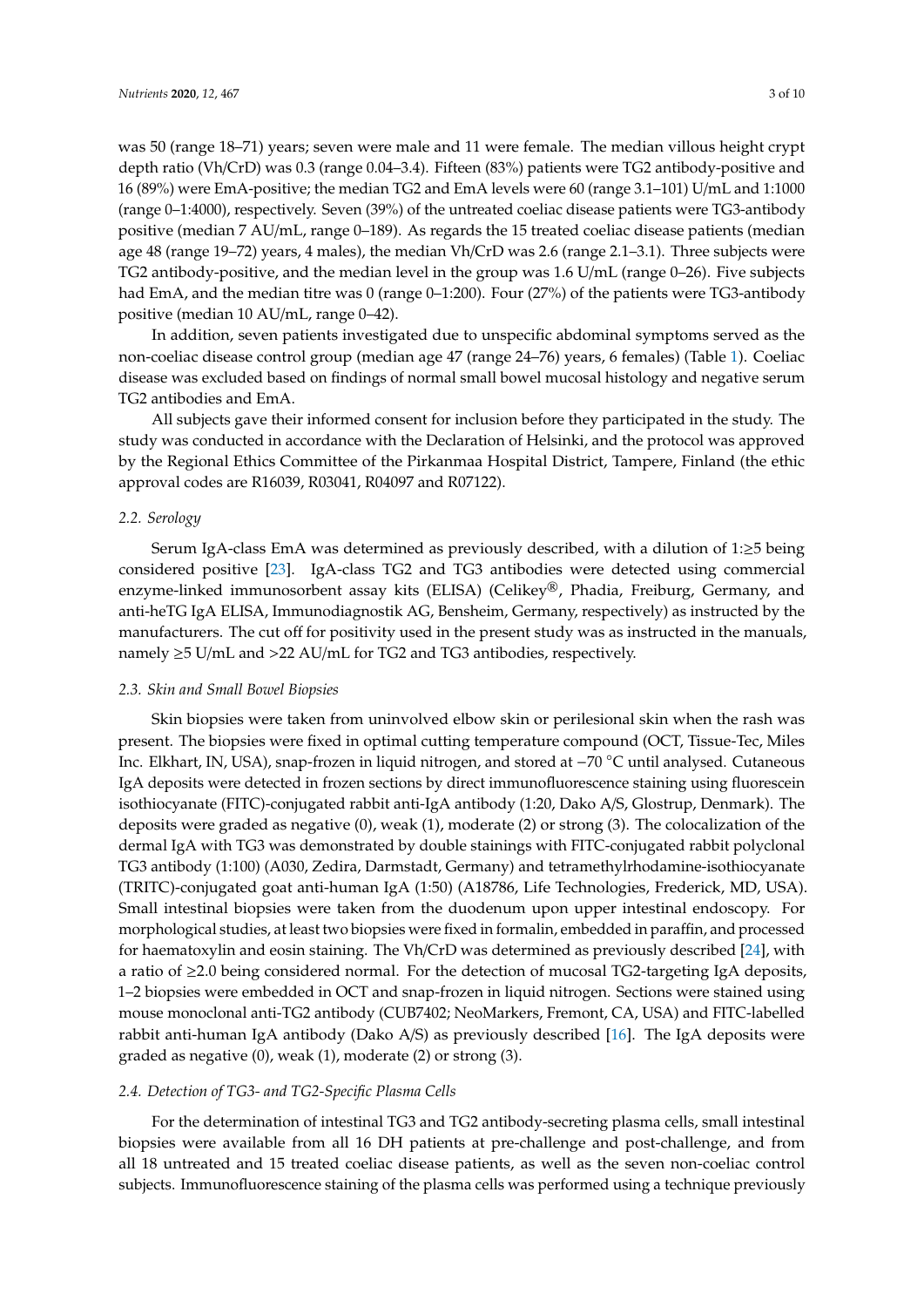described [\[19,](#page-8-13)[21\]](#page-8-14). Briefly, 5  $\mu$ m-thick frozen sections of small intestinal biopsies were air-dried for 20 min at room temperature (RT), washed with phosphate-buffered saline (PBS), and incubated with either in-house biotinylated recombinant human TG2 (2 µg/mL, T002, Zedira) or TG3 (5 µg/mL, T024, Zedira) in 1% bovine serum albumin-PBS (BSA-PBS) for 45 min at RT. Prior to staining, biotinylation of TG2 and TG3 was achieved with EZ-Link® Sulfo-NHS-LC-Biotin (Thermo Scientific, Waltham, MA, USA). Thereafter, the sections were washed with PBS and incubated with TRITC-labelled streptavidin (1:1000, Invitrogen, Camarillo, CA, USA) in 10% BSA-PBS for 30 min at RT. To distinguish the plasma cells, sections were further incubated in the presence of mouse monoclonal anti-human CD138 antibody (1:25, Bio-Rad Antibodies, Oxford, UK) in 1% BSA-PBS for 45 min at RT, followed by Alexa Fluor 488-conjugated anti-mouse antibody (1:2000, Invitrogen) in 1% BSA-PBS for 30 min at RT.

The slides were viewed with an Olympus BX60F5 (Olympus Finland Oy, Espoo, Finland) microscope. The percentage of TG3- and TG2-specific plasma cells was determined by counting the number of TG3- and TG2-specific plasma cells and the overall number of plasma cells in the entire small bowel biopsy section by an independent evaluator guided by an expert consultant.

# *2.5. Statistics*

The continuous variables are described with median values and ranges, and the categorized values are presented as numbers and percentages. Statistical analyses were performed using the Mann–Whitney *U* test, the Wilcoxon test, and Fisher's exact test as appropriate. Spearman's correlation coefficient was applied to assess correlations between different variables. A *p*-value < 0.05 was considered statistically significant. The analyses were performed using IBM SPSS Statistics for Windows (Version 23.0, IBM Corp., Armonk, NY, USA).

#### **3. Results**

### *3.1. General response to the gluten challenge in DH patients*

After a median of four months (range 1–12 months) of gluten challenge, 12 out of the 16 DH patients developed the DH rash. In addition, the number of patients with dermal TG3-IgA deposits increased during the gluten challenge from 1 to 10. In parallel, the number of serum TG3 antibody-positive DH patients increased from 4 (median level 4, range 0–41 AU/mL) to 14 (median level 140, range 5–190 AU/mL) (Table [2\)](#page-3-0). At pre-challenge, none of the patients had circulating TG2 antibodies or EmA, whereas at post-challenge, serum TG2 antibodies were present in 10 cases and EmA in 12 cases. The median TG2 antibody level was 101 (range 0–101) U/mL and that of the EmA titre 1:500 (range 0–1:4000). During the challenge, the median Vh/CrD decreased from 2.6 (2.1–4.5) to 0.8 (range 0.1–3.1). Intestinal TG2-IgA deposits were not detected in any of the DH patients at pre-challenge, but they were present in 10 cases at post-challenge.

<span id="page-3-0"></span>**Table 2.** Serological, skin, and small bowel mucosal biopsy findings in 16 gluten-challenged dermatitis herpetiformis (DH) patients at pre- and post-challenge.

|                                 | Pre-Challenge                          |                | Post-Challenge                         |                   |  |
|---------------------------------|----------------------------------------|----------------|----------------------------------------|-------------------|--|
|                                 | Positive Cases, $n$ $\left(\% \right)$ | Median (Range) | Positive Cases, $n$ $\left(\% \right)$ | Median (Range)    |  |
| Serum TG3 antibodies<br>(AU/mL) | 4(25)                                  | $4(0-41)$      | 14 (88)                                | $140(5-190)$      |  |
| Dermal TG3-IgA                  | 1(16)                                  | $0(0-1)$       | 10(63)                                 | $1(0-3)$          |  |
| Serum TG2 antibodies<br>(U/mL)  | 0(0)                                   | $0(0-0)$       | 10(63)                                 | $101(0-101)$      |  |
| Serum EmA (titre)               | 0(0)                                   | $0(0-0)$       | 12(75)                                 | $1:500(0-1:4000)$ |  |
| Intestinal TG2-IgA<br>deposits  | 0(0)                                   | $0(0-0)$       | 10(63)                                 | $1(0-3)$          |  |
| Vh/CrD                          |                                        | $2.6(2.1-4.5)$ |                                        | $0.8(0.1-3.1)$    |  |

The cut-off value for positivity was ≥5 U/mL for serum TG2 antibodies, 1:≥5 for serum EmA, and >22 AU/mL for serum TG3 antibodies. The intensity of dermal TG3-IgA deposits and intestinal TG2-IgA deposits was graded from negative (0) to strong positive (3). TG2: transglutaminase 2; EmA: endomysial antibodies; Vh/CrD: villous height crypt depth ratio; TG3: transglutaminase 3; IgA: immunoglobulin A.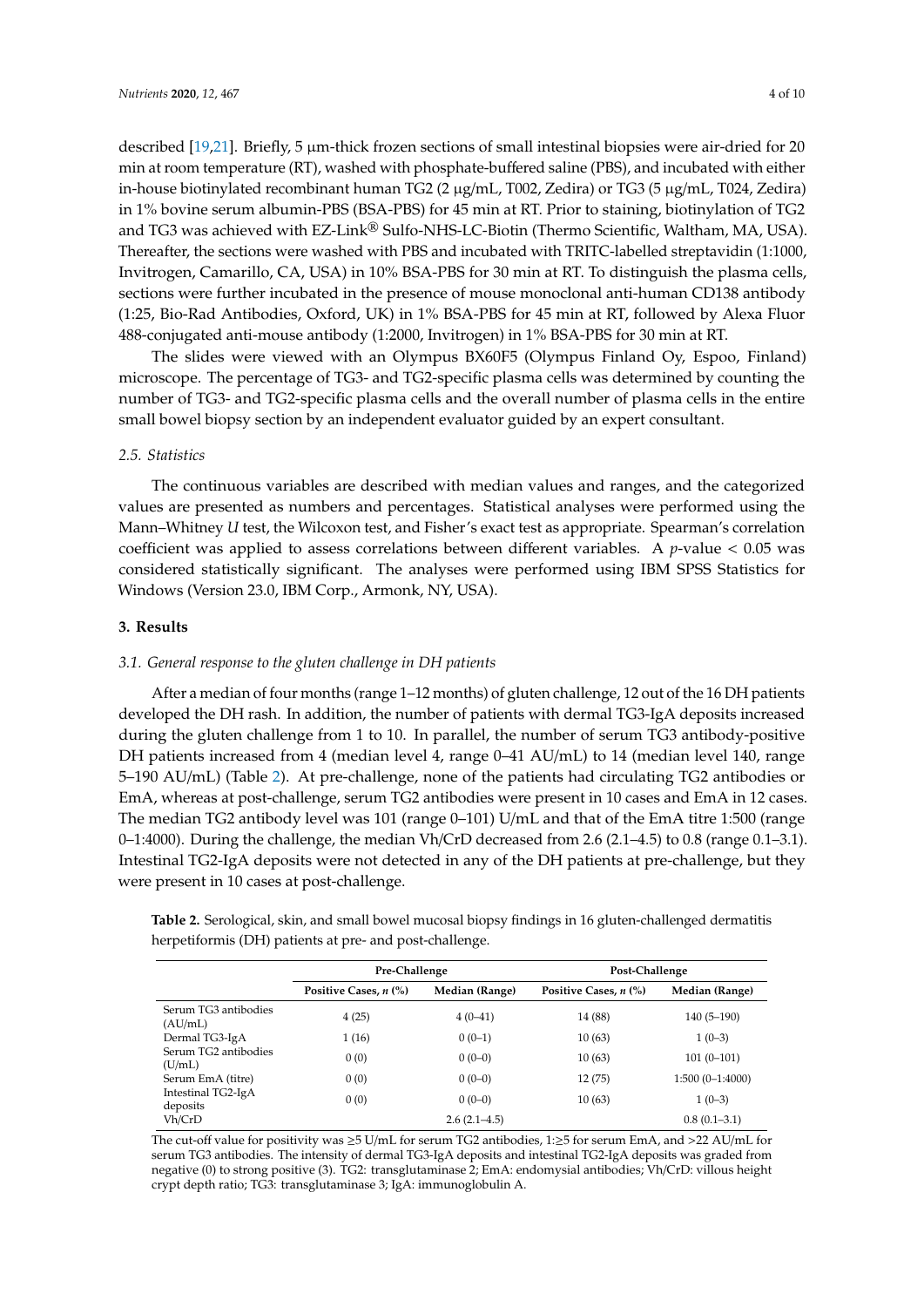#### *3.2. TG3-specific plasma cell responses*

At pre-challenge, intestinal TG3 antibody-secreting plasma cells were detected in 2 out of 16 biopsy samples taken from DH patients (Figure [1A](#page-4-0)). The median percentage of such cells out of all lamina propria plasma cells in the whole pre-challenge group was 0 (range 0–1.2%). At post-challenge, lamina propria plasma cells in the whole pre-challenge group was 0 (range 0–1.2%). At postthese cells were found in 9 of the 16 DH patient mucosal specimens, and the median percentage in the group was 1.4 (ran[ge](#page-4-0) 0%–10.9%) (Figure 1A). To address the putative TG2-cross-reactivity of the TG3 antibodies secreted by the plasma cells, we preincubated the sections with unlabelled recombinant TG2 prior to biotinylated TG3 and found that the number of TG3 antibody-secreting cells was not reduced (data not shown). Regardless of the presence or absence of serum TG3 antibodies, neither the untreated coeliac disease patients nor the non-coeliac control subjects had intestinal TG3 antibody-secreting plasma cells, but they were present in one treated coeliac disease patient (1.9% of all lamina propria plasma cells).

<span id="page-4-0"></span>

represents the absence of plasma cells. The black circles in A indicate negativity for serum TG3 intestinal plasma cells in dermatitis herpetiformis patients at pre- and post-challenge. The grey area antibodies and in B for both endomysial and TG2 antibodies, while the white circles indicate positivity. The grey circle in B indicates one individual with positive EmA but missing data for TG2 autoantibodies.<br>P Representative immunofluorescent pictures showing specific plasma cells (indicated with arrows) are<br>. shown on the right. The colour yellow indicates the colocalization of recombinant TG3 or TG2 (red) with  $\frac{1}{100}$ plasma cell marker CD138 (green). Scale bar = 100 µm. A *p*-value < 0.05 was considered significant. **Figure 1.** The percentage of transglutaminase (TG) 3- (**A**) and TG2-specific plasma cells (**B**) of all intestinal plasma cells in dermatitis herpetiformis patients at pre- and post-challenge. The grey area

Of the two DH patients with intestinal TG3 antibody-secreting plasma cells at pre-challenge, one was serum TG3 antibody-positive (30 AU/mL) (Figure [1A](#page-4-0)), whereas among the 14 patients without such plasma cells, three had circulating TG3 antibodies (23, 40, and 41 AU/mL). At post-challenge, regardless of the presence or absence of intestinal TG3 antibody-secreting plasma cells, all DH patients<br> $T_{\text{G3}}$ was served to the main term to describe the series and the 14 patients with the 14 patients with 14 patients without the 14 patients without 14 patients with 14 patients with 14 patients with 14 patients with 14 patients w antibody-secreting plasma cells at post-challenge had significantly higher circulating TG3 antibody except two TG3 plasma cell-negative subjects had serum TG3 antibodies. The DH patients with TG3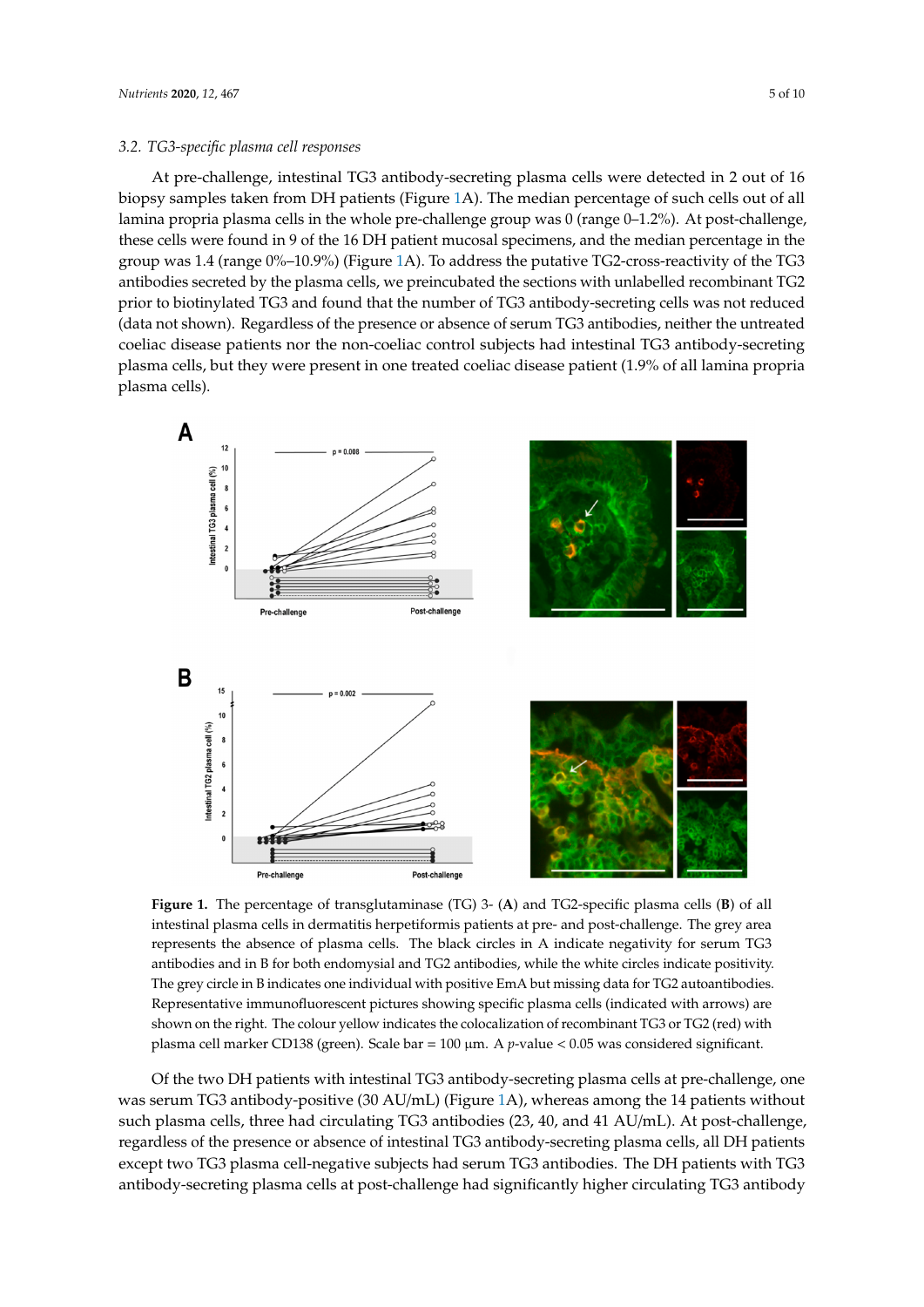levels than those without such cells (median 190 AU/mL (range 24–190) vs. 30 AU/mL (range 5–190), respectively,  $p = 0.023$ ). A correlation between the percentage of intestinal TG3 antibody-secreting plasma cells and serum TG3 antibody levels was detected (Rs = 0.541, *p* = 0.030) (Table [3\)](#page-5-0).

<span id="page-5-0"></span>**Table 3.** Correlations between the percentages of intestinal transglutaminase (TG) 3- and 2-specific plasma cells and relevant serum, skin, and small bowel mucosal findings in dermatitis herpetiformis (DH) patients at post-challenge.  $R<sub>S</sub>$ , Spearman correlation coefficient. A *p*-value < 0.05 was considered significant.

|                                          | $R_S$    | <i>p</i> -Value |
|------------------------------------------|----------|-----------------|
| TG3-specific plasma cells                |          |                 |
| Serum TG3 antibodies                     | 0.541    | 0.030           |
| Intensity of dermal TG3-IgA              | 0.175    | 0.517           |
| Vh/CrD                                   | $-0.273$ | 0.307           |
| TG2-specific plasma cells                |          |                 |
| Serum TG2 antibodies                     | 0.759    | 0.001           |
| Serum EmA                                | 0.732    | 0.001           |
| Intensity of intestinal TG2-IgA deposits | 0.691    | 0.003           |
| Vh/CrD                                   | $-0.195$ | 0.469           |

TG3: transglutaminase 3; IgA: immunoglobulin A; Vh/CrD: villous height crypt depth ratio; TG2: transglutaminase 2; EmA: endomysial antibodies.

All 9 DH patients with intestinal TG3 antibody-secreting plasma cells at post-challenge had skin symptoms compatible with DH, and seven of these had dermal TG3-IgA deposits. Of the seven patients without such plasma cells, three presented with the DH rash and dermal TG3-IgA deposits in the post-challenge examination. The intensity of the dermal TG3-IgA deposits and Vh/CrD did not differ statistically between the TG3 antibody-secreting plasma cell-positive and -negative DH patients at post-challenge, nor did they correlate with the percentage of intestinal TG3 antibody-secreting plasma cells (Table [3\)](#page-5-0).

#### *3.3. TG2-specific plasma cell responses*

Intestinal TG2 antibody-secreting plasma cells were present in two DH patients at pre-challenge, and both were TG2-seronegative. The median percentage of TG2 antibody-secreting plasma cells in the whole group at pre-challenge was 0 (range 0%–0.9%) (Figure [1B](#page-4-0)). At post-challenge, 12 of the 16 DH patients had such plasma cells in the duodenal samples, and the median percentage of the cells had increased to 1.2 (range 0%–12.6%) (Figure [1B](#page-4-0)). In the coeliac disease control group, 17 of the 18 untreated patients had TG2 antibody-secreting plasma cells (median 4.2%, range 0%–20.0%), while such cells were found in 13 of the 15 treated coeliac patients (median 1.1%, range 0–4.6). Only one of the seven non-coeliac controls patients had intestinal TG2 antibody-secreting plasma cells (0.4% of all intestinal plasma cells).

Of the 12 DH patients with TG2 antibody-secreting plasma cells at post-challenge, 9 had TG2 antibodies in the serum, 11 had EmA in the serum, and 10 presented with intestinal TG2-IgA deposits. Of the four patients without TG2 antibody-secreting plasma cells, one had both TG2 and EmA, but none had TG2-IgA deposits in the small bowel mucosa. The patients with TG2 antibody-secreting plasma cells at post-challenge had significantly higher circulating TG2 antibody levels (median 101 U/mL (range 0–101) vs. 0 U/mL (range 0–9.5), *p* = 0.010)) and EmA (median 1:500 (range 0–1:4000) vs. 0 (range 0–1:200),  $p = 0.013$ )), as well as more intense intestinal TG2-IgA deposits (median 1.5 (range 0–3) vs. 0 (0 range),  $p = 0.013$ ) compared to the plasma cell-negative patients. Vh/CrD was comparable between the groups (median 0.8 (range 0.1–2.5) vs. median 0.8 (range 0.7–3.1),  $p = 0.862$ )). The percentage of intestinal TG2 antibody-secreting plasma cells correlated with the levels of serum TG2 antibodies (Rs =  $0.759$ ,  $p = 0.001$ ) and EmA (Rs =  $0.732$ ,  $p = 0.001$ ) as well as the intensity of the intestinal TG2 deposits ( $Rs = 0.691$ ,  $p = 0.003$ ), but not with Vh/CrD (Table [3\)](#page-5-0).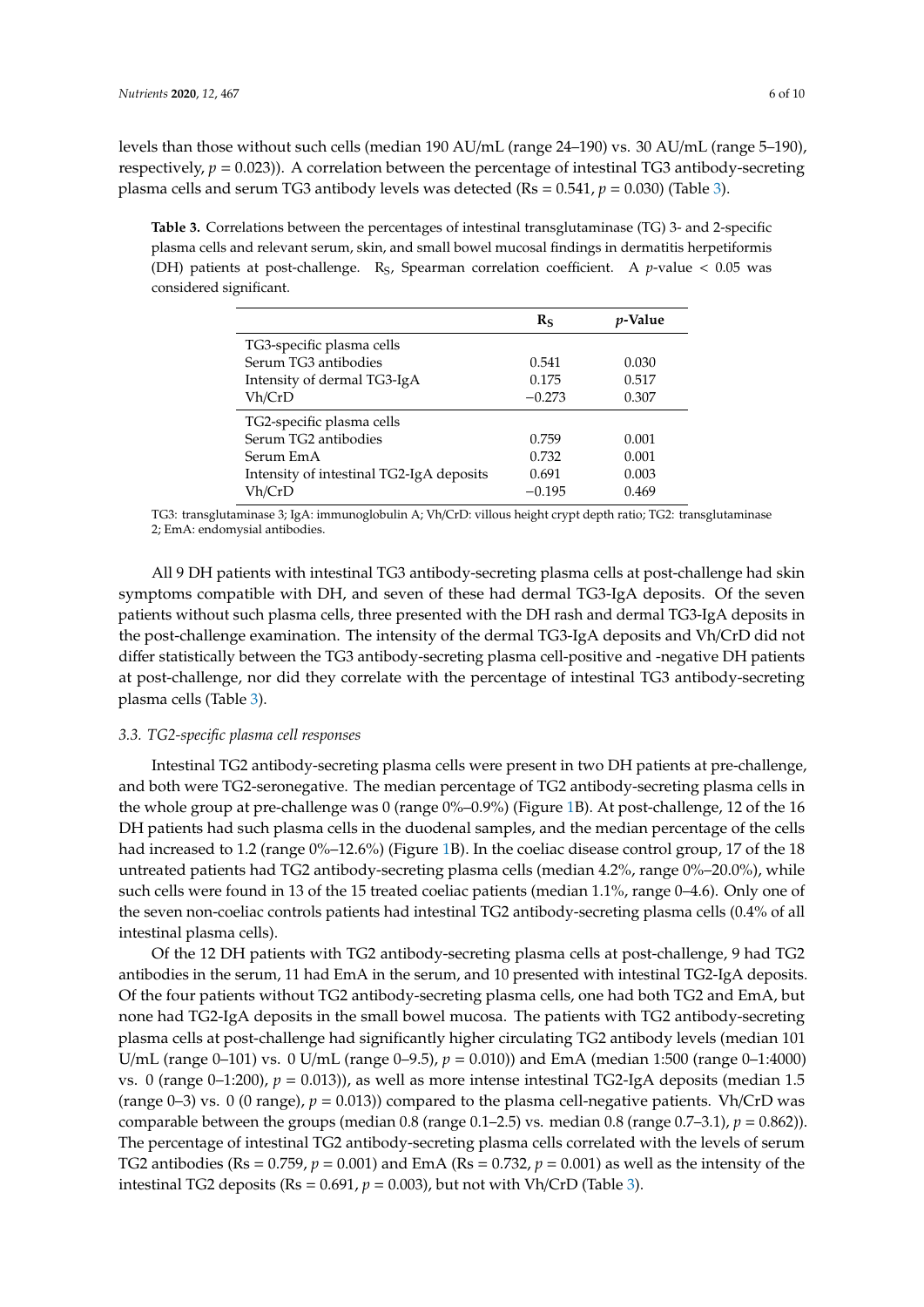#### **4. Discussion**

The current study confirms the presence of TG3 antibody-secreting plasma cells in the small intestinal lamina propria of DH patients [\[22\]](#page-9-0). Moreover, according to the current study—and also our previous study [\[22\]](#page-9-0)—such cells can only be detected in single coeliac patients, pointing to the specificity of this cell population for DH. In addition, our data shows that in long-term treated DH patients in clinical remission, both the intestinal TG3 and TG2 antibody-secreting plasma cells are mostly absent, but in more than half of the patients the cells appear after a gluten challenge of up to one year. Therefore, the study is the first to address the dynamics of these cell populations during gluten reintroduction in DH.

According to our results, during a median of four months of gluten challenge, the percentage of TG3 and TG2 antibody-secreting plasma cells of all lamina propria plasma cells increased significantly. Although these plasma cell populations were not detected in all DH patients with a clear gluten-induced disease relapse, the findings strongly point to the gluten-dependency of these cells. In this regard, our results are in line with the previously reported gluten responsiveness of TG2-specific plasma cells in coeliac disease [\[19,](#page-8-13)[21\]](#page-8-14). Earlier studies have reported TG2 antibody-secreting cells in all untreated coeliac disease patients with median values above 4% [\[19](#page-8-13)[–21\]](#page-8-14). In addition, such intestinal TG2 antibody-secreting cells with median values around 2% have been described in a subset of early-phase coeliac disease patients with positive serum TG2-targeted antibodies but normal small bowel mucosal morphology [\[21\]](#page-8-14). Thus, the percentage of both TG2 and TG3 antibody-secreting plasma cells in DH patients after a gluten challenge in the current study is more comparable to early-phase coeliac disease rather than untreated coeliac disease. This fits well with the fact that small bowel mucosal damage in DH is often milder than in coeliac disease, and thus DH is often considered to represent incipient coeliac disease [\[25\]](#page-9-3). In the current study, the fairly short gluten exposure might have had an effect of the number of patients with the intestinal plasma cell subsets as well as the percentage of such cells, and a longer gluten intake might be required for all DH patients to react to a similar extent as in overt coeliac disease.

In the current study, the percentage of both intestinal TG3- and TG2-specific plasma cells at post-challenge correlated with the corresponding serum autoantibody levels in DH. This finding seems to contrast with the previously reported lack of correlation between the frequency of intestinal TG2 antibody cells with serum TG2 antibody levels in untreated coeliac disease [\[19,](#page-8-13)[21,](#page-8-14)[26\]](#page-9-4). However, the earlier reported data and our current results are not directly comparable; they are derived from different disease manifestations, and our new finding in DH patients represents the scenario of a rather unique reactivation of the gluten-induced immune response within a comparably short period. Among our cohort of DH patients, there were also TG3- and TG2-seropositive subjects without corresponding plasma cells in the intestine. This might reflect the fact that one biopsy might be unrepresentative for the duodenum and the whole small intestine as the mucosal lesion can be patchy or affect only certain parts of the bowel. Recently, the molecular composition of serum and intestinally produced TG2 antibodies have been shown to differ, suggesting that TG2 antibody-secreting plasma cells are at least not the sole source of corresponding serum autoantibodies [\[27\]](#page-9-5). Thus, our results that at subject level, the presence of intestinal TG3- and TG2-specific plasma cells did not always coincide with the serum antibodies could be explained by either of the two above mentioned scenarios.

Two distinct populations of TG3 antibodies have been suggested to exist: one targeting TG3 specifically and detected in only DH, and another recognizing both TG3 and TG2 that is present in both DH and coeliac disease patients [\[1\]](#page-7-0). Our results show that the number of intestinal TG3 antibody-secreting plasma cells was not reduced in DH patients by preincubation with recombinant TG2, suggesting that plasma cells secreting TG3-specific antibodies which are not cross-reactive with TG2 are present in the intestinal mucosa, and thus this fits well with the concept of DH patients having TG3-specific antibodies. On the other hand, we did not detect recombinant TG3-binding cells in the intestinal mucosa in the majority of coeliac patients—even those with serum TG3 antibodies—a finding congruent with earlier results demonstrating the lack of cross-reactivity of coeliac patient intestinal TG2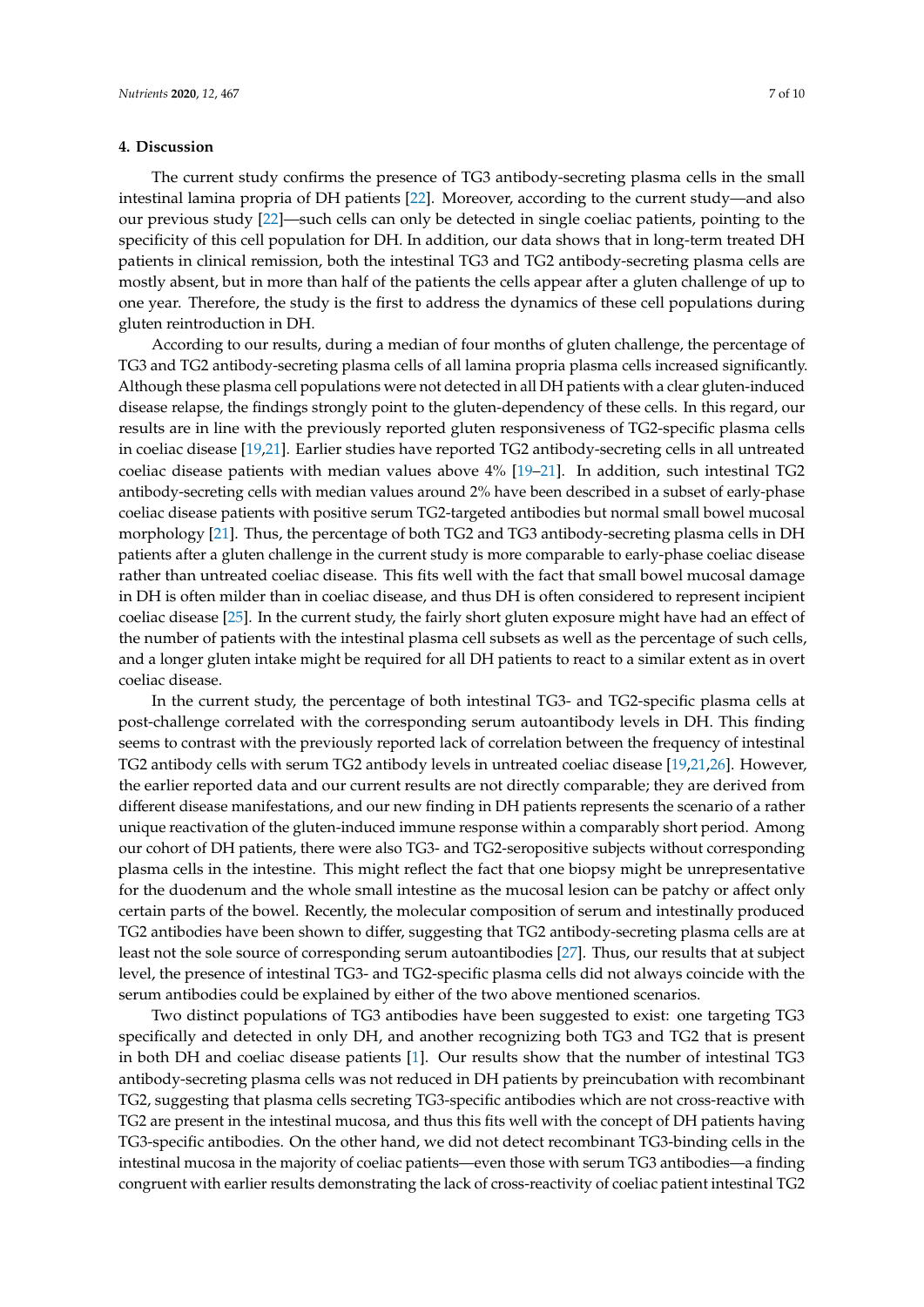antibodies with TG3 [\[28\]](#page-9-6). Based on this, it appears that the intestinal TG3 antibody-secreting plasma cells are specific to DH. However, it must be noted that an immunofluorescence method might not be optimal for detecting cross-reactive antibody populations and thus more investigations regarding coeliac disease patient TG3 antibody-secreting cells as well as the origin of serum TG3 antibodies are needed. Despite their specificity for DH, according to our results some patients at post-challenge had clinical and/or immunological skin findings in the absence of intestinal TG3 antibody-secreting plasma cells. This implies that the TG3 autoantibodies produced specifically by intestinal plasma cells are neither invariably related to the presence of dermal IgA deposits, as previously implicated [\[29](#page-9-7)[,30\]](#page-9-8), nor to the appearance of cutaneous symptoms.

The strength of the current study is the well-defined cohort of long-term-treated DH patients followed-up prospectively for up to one year during a gluten-challenge. This design allowed us to investigate the dynamics of the plasma cells secreting TG3 and TG2 autoantibodies and to compare them to several other disease parameters in DH. It must be noted, however, that our findings might not be applicable to DH at the time of diagnosis, when the patients are likely to have ingested gluten for a considerably longer period. A further limitation is the relatively small number of serum TG3 antibody-positive coeliac disease patients, which hampers the drawing of definitive conclusions about this particular group. However, as only around 30% of coeliac patients are reported to have circulating TG3 autoantibodies [\[3\]](#page-8-0), we consider our coeliac patients representative. Moreover, the untreated and one-year-treated coeliac disease patients are not directly comparable to the DH patients undergoing a gluten challenge.

# **5. Conclusions**

The current study verifies for the first time that intestinal TG3 and TG2 antibody-secreting plasma cells are gluten-responsive in DH. Moreover, the percentage of both plasma cell subsets correlates with the levels of corresponding serum antibodies in DH patients after a gluten challenge, but the presence of plasma cells and serum antibodies does not always coincide at the individual patient level. Furthermore, the absence of intestinal TG3 antibody-secreting plasma cells in coeliac patients, even those with serum TG3 antibodies, points to the specificity of these cells for DH. Regardless of this disease specificity, their connection with other disease parameters, including skin symptoms and dermal IgA deposits, is weak, and therefore further studies on their significance in DH are needed.

**Author Contributions:** Conceptualization, H.S., M.H., K.K. (Kalle Kurppa), K.K. (Katri Kaukinen), K.H., T.S., K.L. (Katri Lindfors); methodology, H.S., M.H., K.L. (Kaija Laurila), H.H.; formal analysis and investigation, H.S., M.H., K.K. (Kalle Kurppa), K.K. (Katri Kaukinen), E.M., H.H., K.L. (Kaija Laurila), K.H., T.S.; writing—original draft preparation, H.S., M.H., T.S., K.L. (Katri Lindfors); writing—review and editing, H.S., M.H., K.K. (Kalle Kurppa), K.K. (Katri Kaukinen), E.M., H.H., K.L. (Kaija Laurila), T.R., K.H., T.S., K.L. (Katri Lindfors); supervision, K.K. (Kalle Kurppa), K.K. (Katri Kaukinen), T.S., K.L. (Katri Lindfors); resources and funding acquisition, K.K. (Kalle Kurppa), K.L. (Kaija Laurila), K.K. (Katri Kaukinen), T.S., K.L. (Katri Lindfors). All authors have read and agreed to the published version of the manuscript.

**Funding:** This study was funded by the Academy of Finland, the Research Fund of the Finnish Coeliac Society, the Sigrid Juselius Foundation, the Foundation for Paediatric Research, and the Competitive State Research Financing of the Expert Area of Tampere University Hospital.

**Conflicts of Interest:** The authors declare no conflict of interest.

#### **References**

- <span id="page-7-0"></span>1. Sardy, M.; Karpati, S.; Merkl, B.; Paulsson, M.; Smyth, N. Epidermal transglutaminase (TGase 3) is the autoantigen of dermatitis herpetiformis. *J. Exp. Med.* **2002**, *195*, 747–757. [\[CrossRef\]](http://dx.doi.org/10.1084/jem.20011299) [\[PubMed\]](http://www.ncbi.nlm.nih.gov/pubmed/11901200)
- <span id="page-7-1"></span>2. Hull, C.M.; Liddle, M.; Hansen, N.; Meyer, L.J.; Schmidt, L.; Taylor, T.; Jaskowski, T.D.; Hill, H.R.; Zone, J.J. Elevation of IgA anti-epidermal transglutaminase antibodies in dermatitis herpetiformis. *Br. J. Dermatol.* **2008**, *159*, 120–124. [\[CrossRef\]](http://dx.doi.org/10.1111/j.1365-2133.2008.08629.x) [\[PubMed\]](http://www.ncbi.nlm.nih.gov/pubmed/18503599)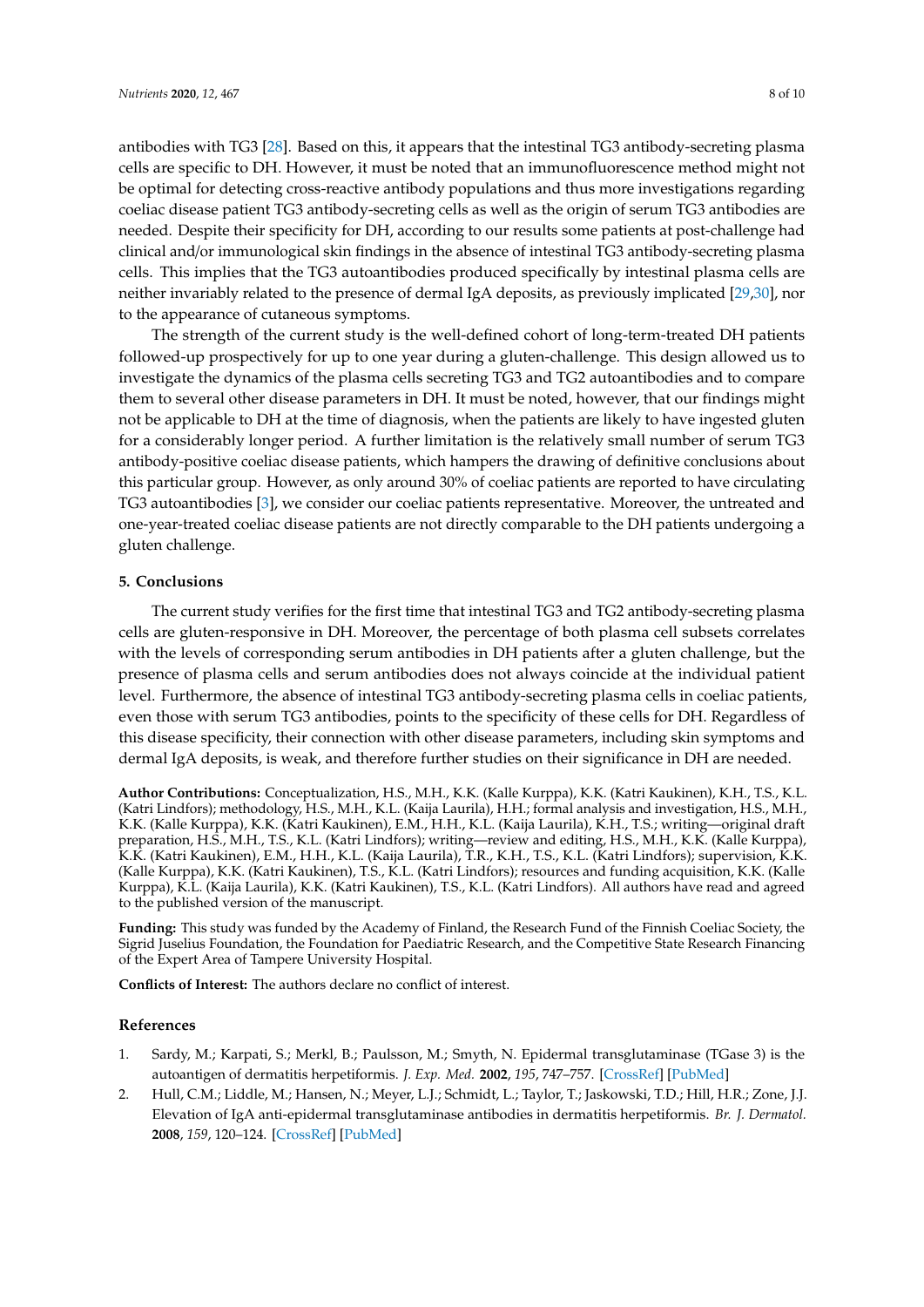- <span id="page-8-0"></span>3. Salmi, T.T.; Kurppa, K.; Hervonen, K.; Laurila, K.; Collin, P.; Huhtala, H.; Saavalainen, P.; Sievänen, H.; Reunala, T.; Kaukinen, K. Serum transglutaminase 3 antibodies correlate with age at celiac disease diagnosis. *Dig. Liver Dis.* **2016**, *48*, 632–637. [\[CrossRef\]](http://dx.doi.org/10.1016/j.dld.2016.03.003) [\[PubMed\]](http://www.ncbi.nlm.nih.gov/pubmed/27026081)
- <span id="page-8-1"></span>4. Marietta, E.V.; Camilleri, M.J.; Castro, L.A.; Krause, P.K.; Pittelkow, M.R.; Murray, J.A. Transglutaminase autoantibodies in dermatitis herpetiformis and celiac sprue. *J. Investig Dermatol.* **2008**, *128*, 332–335. [\[CrossRef\]](http://dx.doi.org/10.1038/sj.jid.5701041)
- <span id="page-8-2"></span>5. Bardella, M.T.; Fredella, C.; Trovato, C.; Ermacora, E.; Cavalli, R.; Saladino, V.; Prampolini, L. Long-term remission in patients with dermatitis herpetiformis on a normal diet. *Br. J. Dermatol.* **2003**, *149*, 968–971. [\[CrossRef\]](http://dx.doi.org/10.1111/j.1365-2133.2003.05579.x)
- 6. Hietikko, M.; Hervonen, K.; Salmi, T.; Ilus, T.; Zone, J.J.; Kaukinen, K.; Reunala, T.; Lindfors, K.; Lindfors, K. Disappearance of epidermal transglutaminase and IgA deposits from the papillary dermis of dermatitis herpetiformis patients after a long-term gluten-free diet. *Br. J. Dermatol.* **2018**, *178*, 198–201. [\[CrossRef\]](http://dx.doi.org/10.1111/bjd.15995)
- 7. Rose, C.; Armbruster, F.P.; Ruppert, J.; Igl, B.; Zillikens, D.; Shimanovich, I. Autoantibodies against epidermal transglutaminase are a sensitive diagnostic marker in patients with dermatitis herpetiformis on a normal or gluten-free diet. *J. Am. Acad. Dermatol.* **2009**, *61*, 39–43. [\[CrossRef\]](http://dx.doi.org/10.1016/j.jaad.2008.12.037)
- 8. Reunala, T.; Salmi, T.T.; Hervonen, K.; Laurila, K.; Kautiainen, H.; Collin, P.; Kaukinen, K. IgA antiepidermal transglutaminase antibodies in dermatitis herpetiformis: A significant but not complete response to a gluten-free diet treatment. *Br. J. Dermatol.* **2015**, *17*, 1139–1141. [\[CrossRef\]](http://dx.doi.org/10.1111/bjd.13387)
- <span id="page-8-3"></span>9. Mansikka, E.; Hervonen, K.; Kaukinen, K.; Ilus, T.; Oksanen, P.; Lindfors, K.; Laurila, K.; Hietikko, M.; Taavela, J.; Jernman, J.; et al. Gluten challenge induces skin and small bowel relapse in long-term gluten-free diet-treated dermatitis herpetiformis. *J. Investig. Dermatol.* **2019**, *139*, 2108–2114. [\[CrossRef\]](http://dx.doi.org/10.1016/j.jid.2019.03.1150)
- <span id="page-8-4"></span>10. Hall, M.A.; Lanchbury, J.S.; Bolsover, W.J.; Welsh, K.I.; Ciclitira, P.J. HLA association with dermatitis herpetiformis is accounted for by a cis or transassociated DQ heterodimer. *Gut* **1991**, *32*, 487–490. [\[CrossRef\]](http://dx.doi.org/10.1136/gut.32.5.487)
- <span id="page-8-5"></span>11. Gawkrodger, D.J.; Blackwell, J.N.; Gilmour, H.M.; Rifkind, E.A.; Heading, R.C.; Barnetson, R.S. Dermatitis herpetiformis: Diagnosis, diet and demography. *Gut* **1984**, *25*, 151–157. [\[CrossRef\]](http://dx.doi.org/10.1136/gut.25.2.151)
- <span id="page-8-6"></span>12. Reunala, T.; Kosnai, I.; Karpati, S.; Kuitunen, P.; Török, E.; Savilahti, E. Dermatitis herpetiformis: Jejunal findings and skin response to gluten free diet. *Arch. Dis. Child.* **1984**, *59*, 517–522. [\[CrossRef\]](http://dx.doi.org/10.1136/adc.59.6.517)
- <span id="page-8-7"></span>13. Savilahti, E.; Reunala, T.; Mäki, M. Increase of lymphocytes bearing the gamma/delta T cell receptor in the jejunum of patients with dermatitis herpetiformis. *Gut* **1992**, *33*, 206–211. [\[CrossRef\]](http://dx.doi.org/10.1136/gut.33.2.206) [\[PubMed\]](http://www.ncbi.nlm.nih.gov/pubmed/1531801)
- <span id="page-8-8"></span>14. Järvinen, T.T.; Kaukinen, K.; Laurila, K.; Kyrönpalo, S.; Rasmussen, M.; Mäki, M.; Korhonen, H.; Reunala, T.; Collin, P. Intraepithelial lymphocytes in celiac disease. *Am. J. Gastroenterol.* **2003**, *98*, 1332–1337. [\[CrossRef\]](http://dx.doi.org/10.1111/j.1572-0241.2003.07456.x) [\[PubMed\]](http://www.ncbi.nlm.nih.gov/pubmed/12818278)
- <span id="page-8-9"></span>15. Dieterich, W.; Ehnis, T.; Bauer, M.; Donner, P.; Volta, U.; Riecken, E.O.; Schuppan, D. Identification of tissue transglutaminase as the autoantigen of celiac disease. *Nat. Med.* **1997**, *3*, 797–801. [\[CrossRef\]](http://dx.doi.org/10.1038/nm0797-797) [\[PubMed\]](http://www.ncbi.nlm.nih.gov/pubmed/9212111)
- <span id="page-8-10"></span>16. Korponay-Szabó, I.R.; Halttunen, T.; Szalai, Z.; Laurila, K.; Kiraly, R.; Kovacs, J.B.; Fésüs, L.; Mäki, M. In vivo targeting of intestinal and extraintestinal transglutaminase 2 by coeliac autoantibodies. *Gut* **2004**, *53*, 641–648. [\[CrossRef\]](http://dx.doi.org/10.1136/gut.2003.024836)
- <span id="page-8-11"></span>17. Dieterich, W.; Schuppan, D.; Laag, E.; Bruckner-Tuderman, L.; Reunala, T.; Kárpáti, S.; Zágoni, T.; Riecken, E.O. Antibodies to tissue transglutaminase as serologic markers in patients with dermatitis herpetiformis. *J. Investig. Dermatol.* **1999**, *113*, 133–136. [\[CrossRef\]](http://dx.doi.org/10.1046/j.1523-1747.1999.00627.x)
- <span id="page-8-12"></span>18. Salmi, T.T.; Hervonen, K.; Laurila, K.; Collin, P.; MäKI, M.; Koskinen, O.; Huhtala, H.; Kaukinen, K.; Reunala, T. Small bowel transglutaminase 2-specific IgA deposits in dermatitis herpetiformis. *Acta Derm. Venereol.* **2014**, *94*, 393–397. [\[CrossRef\]](http://dx.doi.org/10.2340/00015555-1764)
- <span id="page-8-13"></span>19. Di Niro, R.; Snir, O.; Kaukinen, K.; Yaari, G.; Lundin, K.E.; Gupta, N.T.; Kleinstein, S.H.; Cols, M.; Cerutti, A.; Mäki, M.; et al. Responsive population dynamics and wide seeding into the duodenal lamina propria of transglutaminase-2-specific plasma cells in celiac disease. *Mucosal Immunol.* **2016**, *9*, 254–256. [\[CrossRef\]](http://dx.doi.org/10.1038/mi.2015.57)
- 20. Di Niro, R.; Mesin, L.; Zheng, N.Y.; Stamnaes, J.; Morrissey, M.; Lee, J.H.; Huang, M.; Iversen, R.; Du Pré, M.F.; Qiao, S.W.; et al. High abundance of plasma cells secreting transglutaminase 2-specific IgA autoantibodies with limited somatic hypermutation in celiac disease intestinal lesions. *Nat. Med.* **2012**, *18*, 441–445. [\[CrossRef\]](http://dx.doi.org/10.1038/nm.2656)
- <span id="page-8-14"></span>21. Hietikko, M.; Koskinen, O.; Kurppa, K.; Laurila, K.; Saavalainen, P.; Salmi, T.; Ilus, T.; Huhtala, H.; Kaukinen, K.; Lindfors, K. Small-intestinal TG2-specific plasma cells at different stages of coeliac disease. *BMC Immunol.* **2018**, *19*, 36. [\[CrossRef\]](http://dx.doi.org/10.1186/s12865-018-0275-7) [\[PubMed\]](http://www.ncbi.nlm.nih.gov/pubmed/30522434)